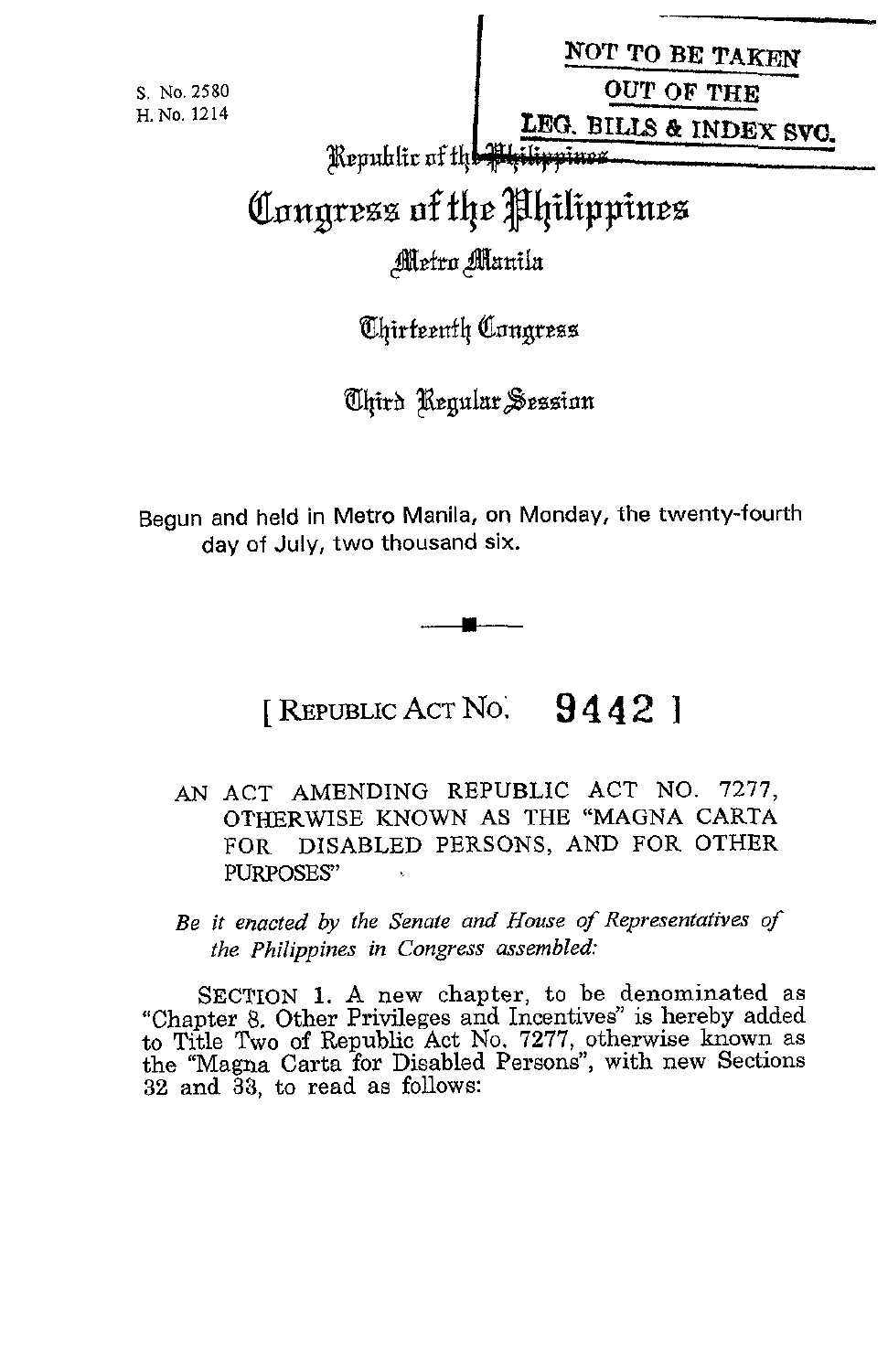"CHAPTER 8. Other Privileges and Incentives

"SEC. **32.** Persons with disability shall be entitled to the following:

(a) At least twenty percent (20%) discount from all eetablishments relative to the utilization of all services in hotels and *similar* lodging establishments; restaurants and recreation centers for the exclusive use or enjoyment of persons with disability;

(b) A minimum of twenty percent (20%) discount on admission fees charged by theaters, cinema houses, concert halls, circuses, carnivals and other similar places of culture, leisure and amusement for the exclusive use or enjoyment of persons with disability;

(c) At least twenty percent (20%) discount for the purchase of medicines in all drugstores for the exclusive use or enjoyment of persons with disability;

(d) At least twenty percent (20%) discount on medical and dental services including diagnostic and laboratory fees such as, but not limited to,  $x-rays$ , computerized tomography scans and blood tests, in **all** government facilities, subject to guidelines to be issued by the Department of Health (DOH), in coordination with the Philippine Health Insurance Corporation (PHILHEALTH);

(e) At least twenty percent (20%) discount on medical and dental services including diagnostic and doctors in all private hospitals and medical facilities, in accordance with the rules and regulations to be issued by the DOH, in coordination with the PHILHEALTH; laboratory fees, and professional fees of attending

**(f)** At least twenty percent (20%) discount on fare for domestic air and sea travel for the exclusive use or enjoyment of persons with disability;

(g) At least twenty percent (20%) discount in public railways, skyways and bus fare for the

*/om*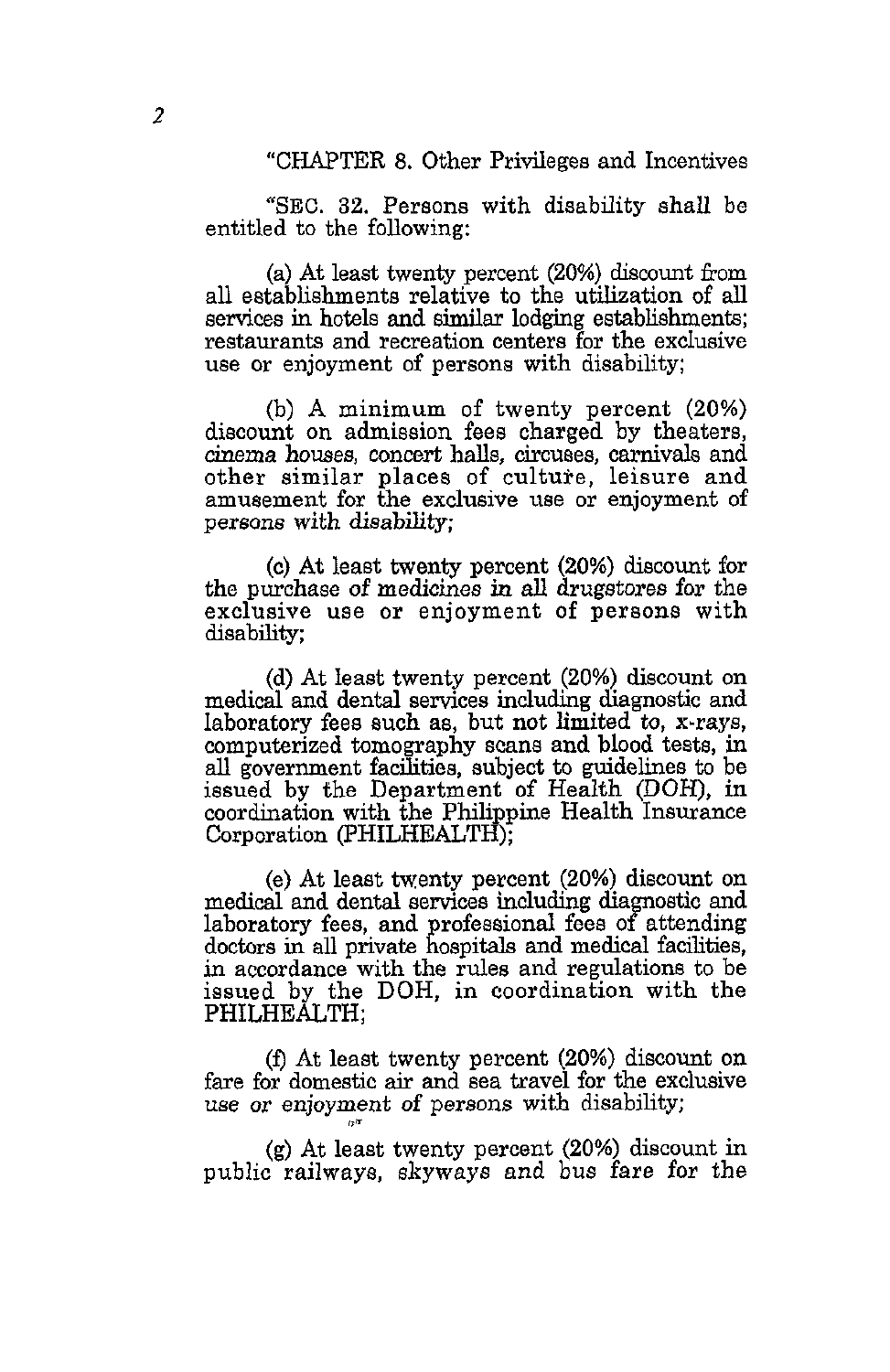exclusive use and enjoyment of persons with disability;

(h) Educational assistance to persons with disability, for them to pursue primary, secondary, tertiary, post tertiary, as well as vocational *or*  technical education, in both public and private schools, through the provision of scholarships, grants, financial aids, subsidies and other **incentives**  to qualified persons with disability, including support for books, learning materials, and uniform allowance to the extent feasible: *Prouided,* That persons with disability shall meet minimum admission requirements:

(i) To the extent practicable and feasible, the continuance of the same benefits and privileges given (GSIS), Social Security System (SSS), and PAG-IBIG, as the case may be, as are enjoyed by those in actual service;

(i) To the extent possible, the government may grant special discounts in special programs for persons with disability on purchase of basic commodities, subject to guidelines to be issued for the purpose by the Department of Trade and Industry @TI) and the Department of Agriculture **@A);** and

(k) Provision of express lanes for persons with disability in all commercial and government establishments; in the absence thereof, priority shall be given to them.

The abovementioned privileges are available only to persons with disability who are Filipino citizens upon submission of any of the following as proof of hisher entitlement thereto:

- *0* An identification card issued by the city or municipal mayor or the barangay captain ofthe place where the persons withdisabilityresides;
- (ID The passport of the persons with disability concerned; *or*
- *(I10* Transportation discount fare Identification Card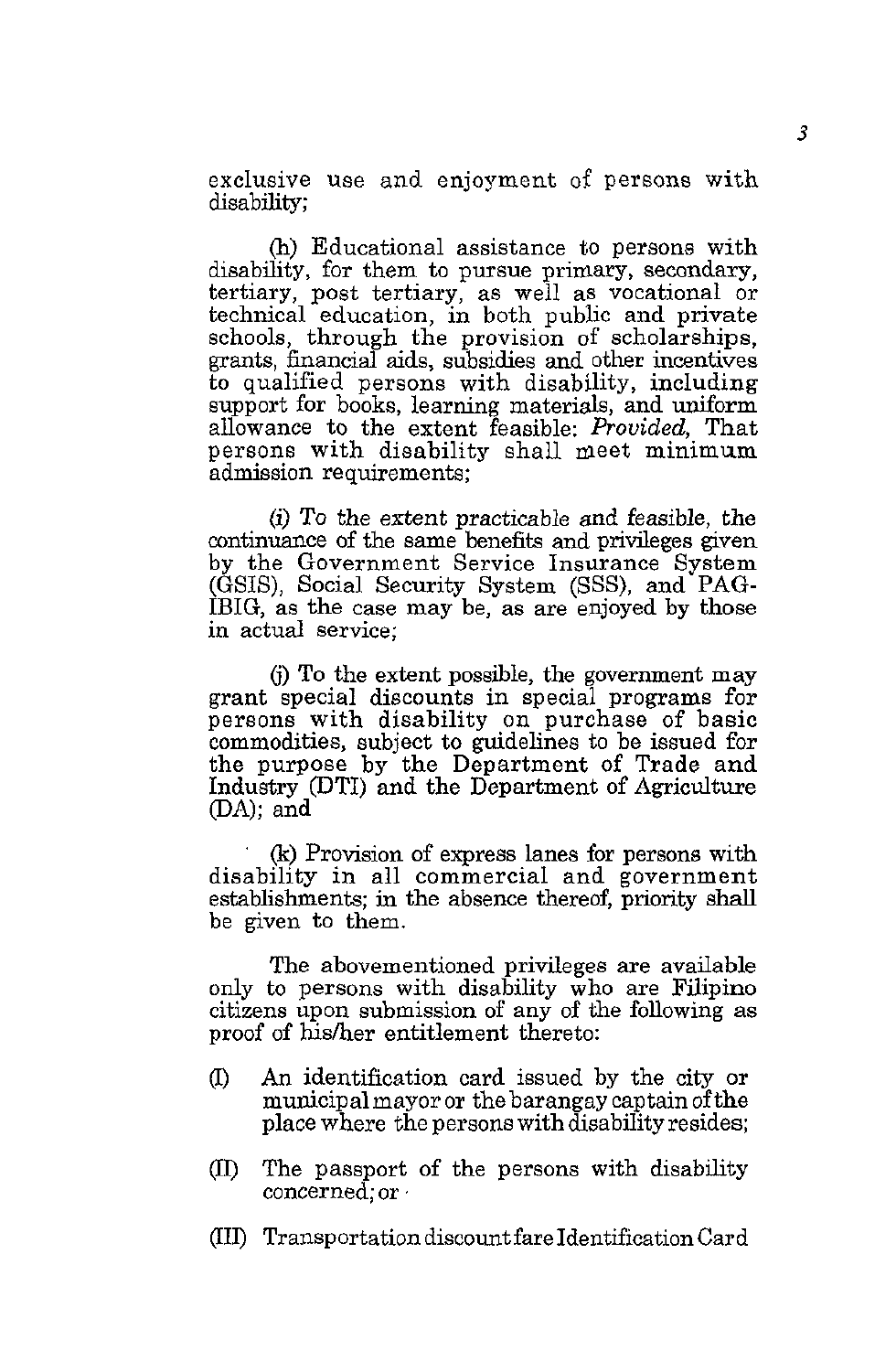(ID) issued by the National Council for the Welfare of Disabled Persons (NCWDP).

The privileges may not be claimed if the persons with disability claims a higher discount as may be granted by the commercial establishment **and/or** under other existing laws or in combination with other discount program/s.

The establishments may claim the discounts granted in sub-sections  $(a)$ ,  $(b)$ ,  $(c)$ ,  $(e)$ ,  $(f)$  and  $(g)$ as *tax* deductions based on the net cost of the goods sold or services rendered: *Provided, however*, That the cost of the discount shall be allowed as deduction from gross income for the same taxable year that the discount is granted: *Provided, further*, That the total amount of the claimed tax deduction net of value-added tax if applicable, shall be included in their gross sales receipts for tax purposes and shall be subject to proper documentation and to the provisions of the National Internal Revenue Code (NIRC), as amended."

**"SEC.** *33. Incentives.* - Those caring for and living with a person with disability shall be granted the following incentives:

(a) Persons with disability shall be treated as dependents under Section **35(A)** of the National Internal Revenue Code, as amended, and as such, individual taxpayers caring **for** them shall be accorded the privileges granted by the code insofar as having dependents under the same eection are concerned; and

@) Individuals or nongovernmental institutions establishing homes, residential communities or retirement villages solely to suit the needs and requirements of persons with disability shall be accorded the following:

- (i) Realty tax holiday for the first five years of operation; and
- (ii) Priority in the building and/or maintenance of provincial or municipal roads leading to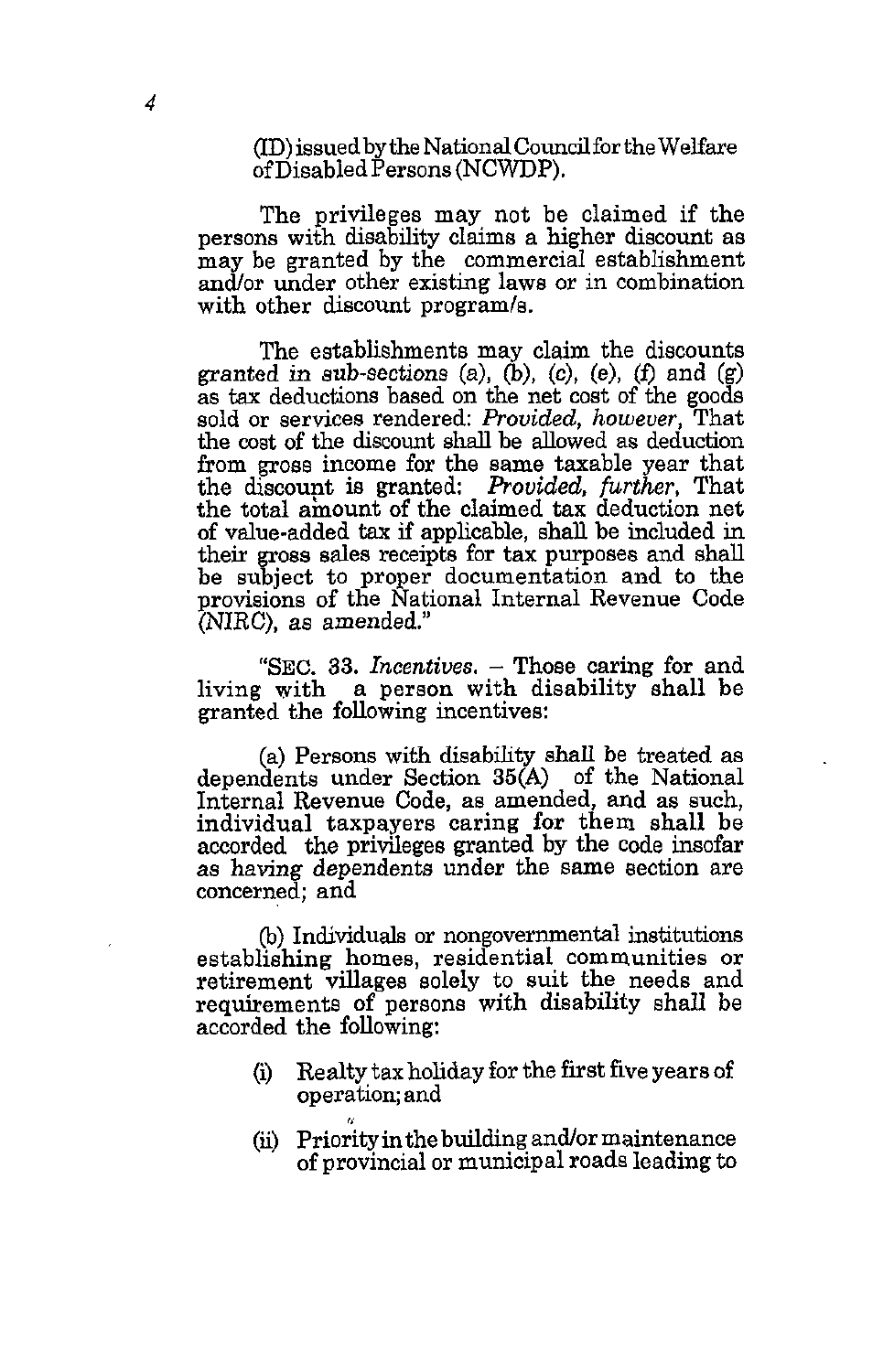the aforesaid home, residential community or retirement village."

SEC. 2. Republic Act No. **7277** is hereby amended by inserting a new title, chapter and section after Section **38** to be denominated as Title 4, Chapters 1 and **2** and Sections **39,**  40, 41 and 42 to read as follows:

"Title Four Prohibitions on Verbal, Non-verbal Ridicule and Vilification Against Persons with Disability

## "CHAPTER 1. Deliverance from Public Ridicule

"SEC. **39.** *Public Ridicule.* - For purposes of this Chapter, public ridicule shall be defined as an act of making fun or contemptuous imitating or making mockery of persons with disability whether in writing, or in words, or in action due to their impairment/s.

**"SEC.** 40. No individual, group or community shall execute any of these acts of ridicule against persons with disability in any time and place which could intimidate or result in loss of self-esteem of the latter.

"CHAPTER **2.** Deliverance from Vilification

**''SEC.** 41. *Vilification.* - For purposes of this Chapter, vilification shall be defined as:

(a) The utterance of slanderous and abusive statements against a person with disability; and/or

@) An activity in public which incites hatred towards, serious contempt for, or severe ridicule of persons with disability."

"SEC. 42. Any individual, group or community is hereby prohibited from vilifying any person with disability which could result into loss of self-esteem of the latter."

SEC. **3.** Section 46 of Republic Act No. **7277** is hereby amended to read as follows: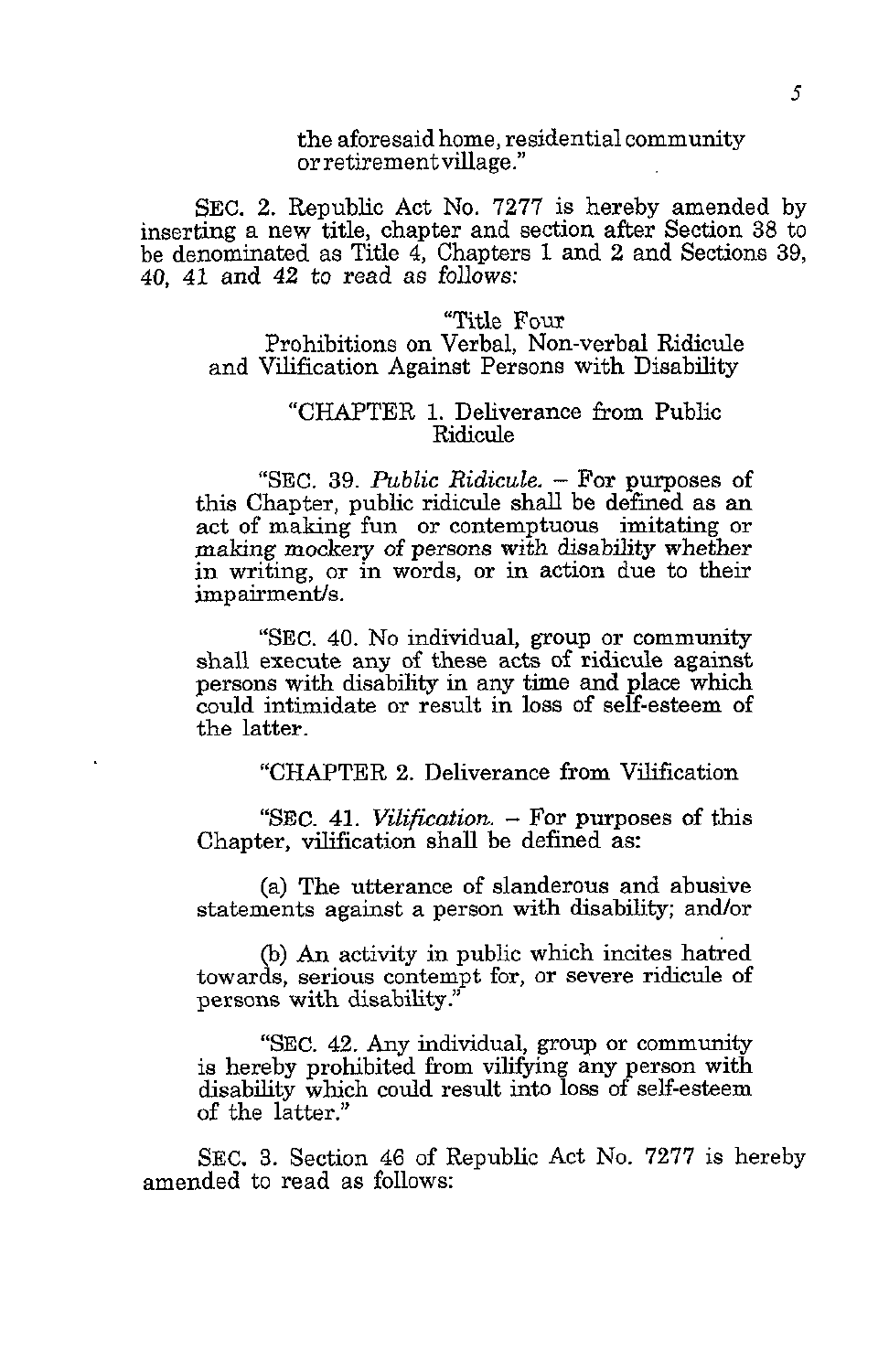"SEC. **46.** *Penal Clause.* - (a) Any person who violates any provision of this Act shall suffer the following penalties:

(1) For the first violation, a fine of not less than Fifty thousand pesos (P50,OOO.OO) but not exceeding One hundred thousand pesos (P100,000.00) or imprisonment of not less than *six* months but not more than two years, or both at the discretion of the court; and

**(2)** For any subsequent violation, a fine of not less than One hundred thousand pesos (PlO0,OOO.OO) but not exceeding Two hundred thousand pesos (P200,000.00) or imprisonment for not less than two years but not more than six years, or both at the discretion of the court.

(b) Any person who abuses the privileges granted herein shall be punished with imprisonment of not less than six months or a fine of not less than Five thousand pesos (P5,000.00), but not more than Fifty thousand pesos (P50,000.00), or both, at the discretion of the court.

(c) If the violator is a corporation, organization or any similar entity, the officials thereof directly involved shall be liable therefor.

(d) If the violator is an alien or a foreigner, he shall be deported immediately after service of sentence without further deportation proceedings.

Upon filing of an appropriate complaint, and **after** due notice and hearing, the proper authorities may also cause the cancellation or revocation of the business permit, permit to operate, franchise and other similar privileges granted to any business entity that fails to abide by the provisions of this Act."

SEC. **4.** The title of Republic Act No. **7277** is hereb SEC. 4. The title of Republic Act No. 7277 is hereby amended to read vas the "Magna Carta for Persons with Disability", and all references on the said law to "disabled persons'' shall likewise be amended to read as "persons with disability".